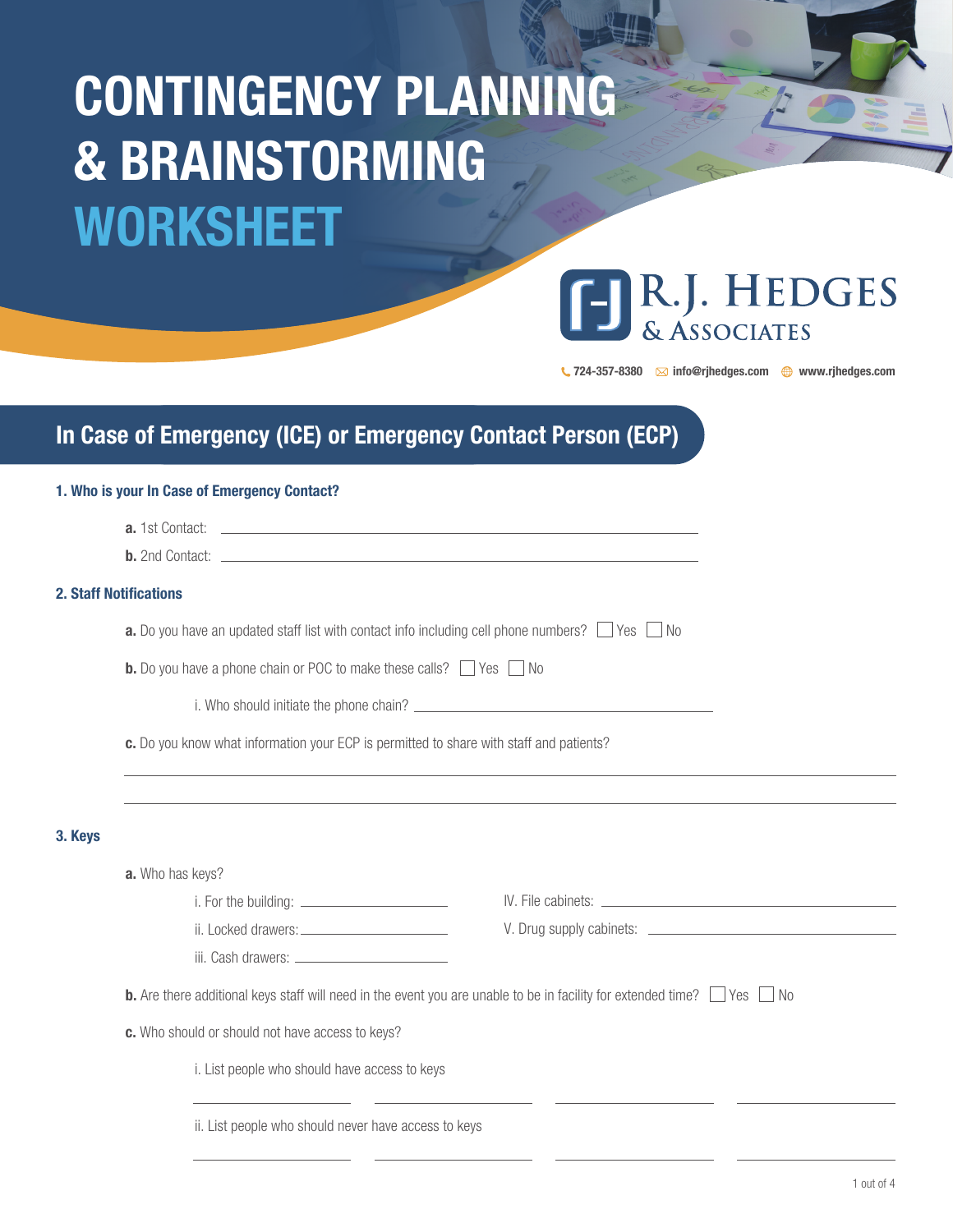#### 4. Access Points & Authorizations

| i. Attorney Name & Phone Number                                                                                                                                                                                                                                                                                                                         |
|---------------------------------------------------------------------------------------------------------------------------------------------------------------------------------------------------------------------------------------------------------------------------------------------------------------------------------------------------------|
| <b>b.</b> Have you consulted your personal attorney to make arrangements? $\Box$ Yes $\Box$ No                                                                                                                                                                                                                                                          |
| <b>c.</b> Do you have a POA in place in case something happens to you and decisions need made while you are unavailable? □ Yes<br>⊥ No                                                                                                                                                                                                                  |
| <b>d.</b> Have you discussed ways to grant access to Accounting and Banking? $\Box$ Yes $\Box$ No                                                                                                                                                                                                                                                       |
| <b>Opening the Doors</b>                                                                                                                                                                                                                                                                                                                                |
| 1. Staffing                                                                                                                                                                                                                                                                                                                                             |
| <b>a.</b> Do you have enough staff to operate in your absence? $\Box$ Yes $\Box$ No                                                                                                                                                                                                                                                                     |
| <b>b.</b> Do you have a relief pharmacist available? $\Box$ Yes $\Box$ No                                                                                                                                                                                                                                                                               |
| c. Do you have contact info for a staffing agency available for your staff to use? $\Box$ Yes $\Box$ No<br>i. if Yes, which agency and what is their contact info?                                                                                                                                                                                      |
| 2. Operations                                                                                                                                                                                                                                                                                                                                           |
| a. Who has the authority to run the business in your absence?                                                                                                                                                                                                                                                                                           |
|                                                                                                                                                                                                                                                                                                                                                         |
| <b>b.</b> List people that can run the business in your absence and which duties and responsibilities they should carry out.                                                                                                                                                                                                                            |
| <b>3. Additional Responsibilities</b>                                                                                                                                                                                                                                                                                                                   |
|                                                                                                                                                                                                                                                                                                                                                         |
| i. Who can you delegate some of these responsibilities to?                                                                                                                                                                                                                                                                                              |
| <u> 1999 - Johann Harry Harry Harry Harry Harry Harry Harry Harry Harry Harry Harry Harry Harry Harry Harry Harry Harry Harry Harry Harry Harry Harry Harry Harry Harry Harry Harry Harry Harry Harry Harry Harry Harry Harry Ha</u><br><b>b.</b> Do you have a plan for ordering, staffing, HR, Scheduling, etc. in your absence? $\Box$ Yes $\Box$ No |
| i. List your main functions and sub plans for each area                                                                                                                                                                                                                                                                                                 |
|                                                                                                                                                                                                                                                                                                                                                         |
|                                                                                                                                                                                                                                                                                                                                                         |
| ,我们也不会有什么。""我们的人,我们也不会有什么?""我们的人,我们也不会有什么?""我们的人,我们也不会有什么?""我们的人,我们也不会有什么?""我们的人                                                                                                                                                                                                                                                                        |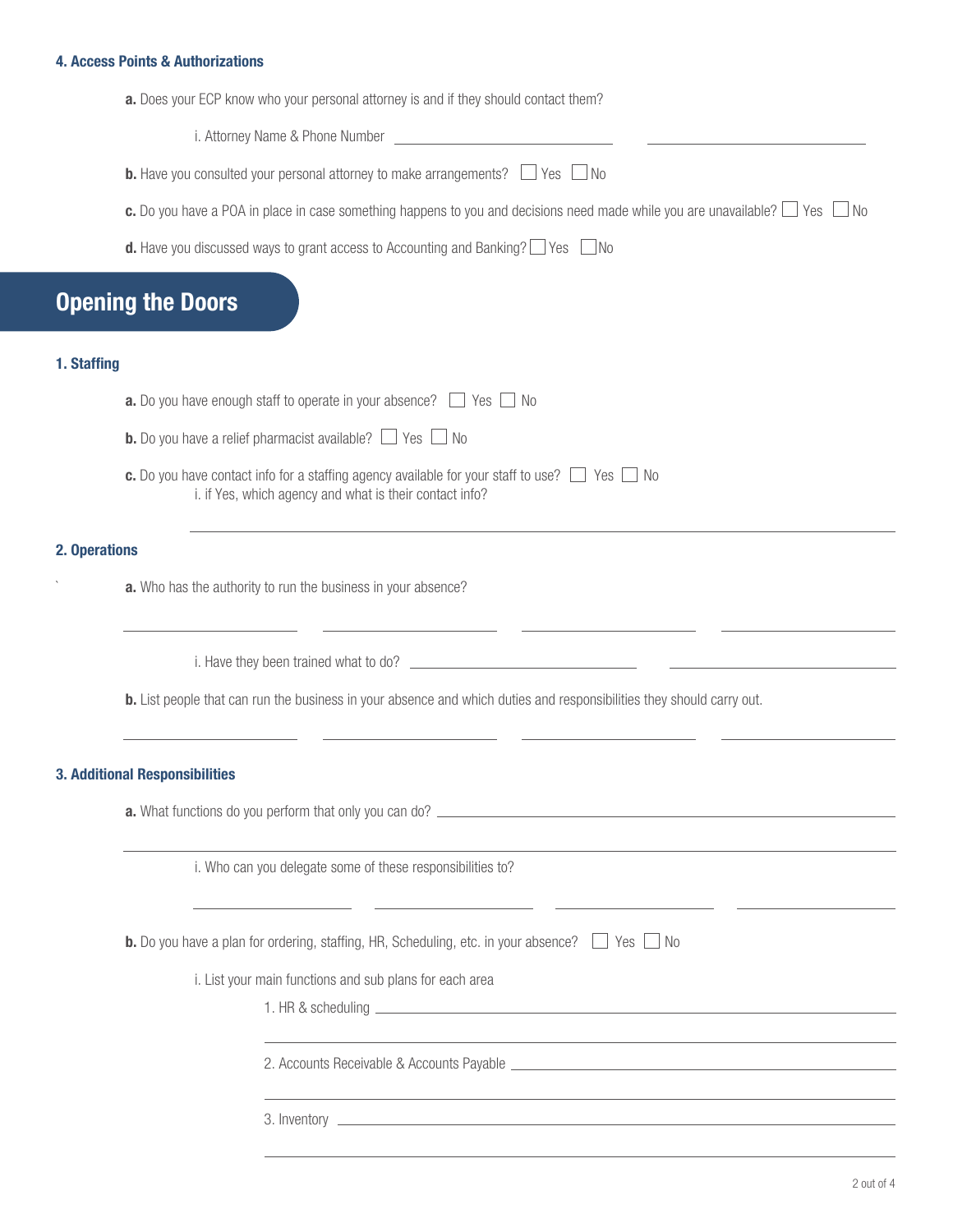| 4. Pharmacy Management |  |
|------------------------|--|
|                        |  |

# Documentation & Training

#### 1. Training

|                             | <b>a.</b> Have you ever discussed a contingency plan with staff? $\Box$ Yes $\Box$<br>- I No                      |  |
|-----------------------------|-------------------------------------------------------------------------------------------------------------------|--|
|                             | <b>b.</b> Do you hold regular trainings or can you schedule special training? $\Box$ Yes $\Box$<br>No.            |  |
|                             | c. List a date where you can review your contingency plan with your staff.                                        |  |
| <b>2. Documentation</b>     |                                                                                                                   |  |
|                             | <b>a.</b> Do you have processes in written form that others can replicate? $\Box$ Yes $\Box$<br>- No              |  |
|                             | <b>b.</b> Do you have resource lists with contact numbers or email addresses? $\Box$ Yes [<br>- No                |  |
|                             | <b>c.</b> Do you have reminders established to revisit these items annually? $\Box$ Yes $\Box$ No                 |  |
| <b>3. Business Partners</b> |                                                                                                                   |  |
|                             | <b>a.</b> Have you ever listed a second contact name on accounts such as software, ordering system, bank?<br>- No |  |
|                             | <b>b.</b> Who is responsible for checking your mail and email in your absence?                                    |  |
|                             | i. Do they know when to check, have a key for PO Box, and know how to access email account?<br>Yes I<br>- No      |  |
|                             |                                                                                                                   |  |

### Contingency Plans

#### 1. Short Term

a. What are short term incidents that may cause you to be out of the building for a few days, what should your staff do in your absence?

| iii. |  |
|------|--|
|      |  |
|      |  |